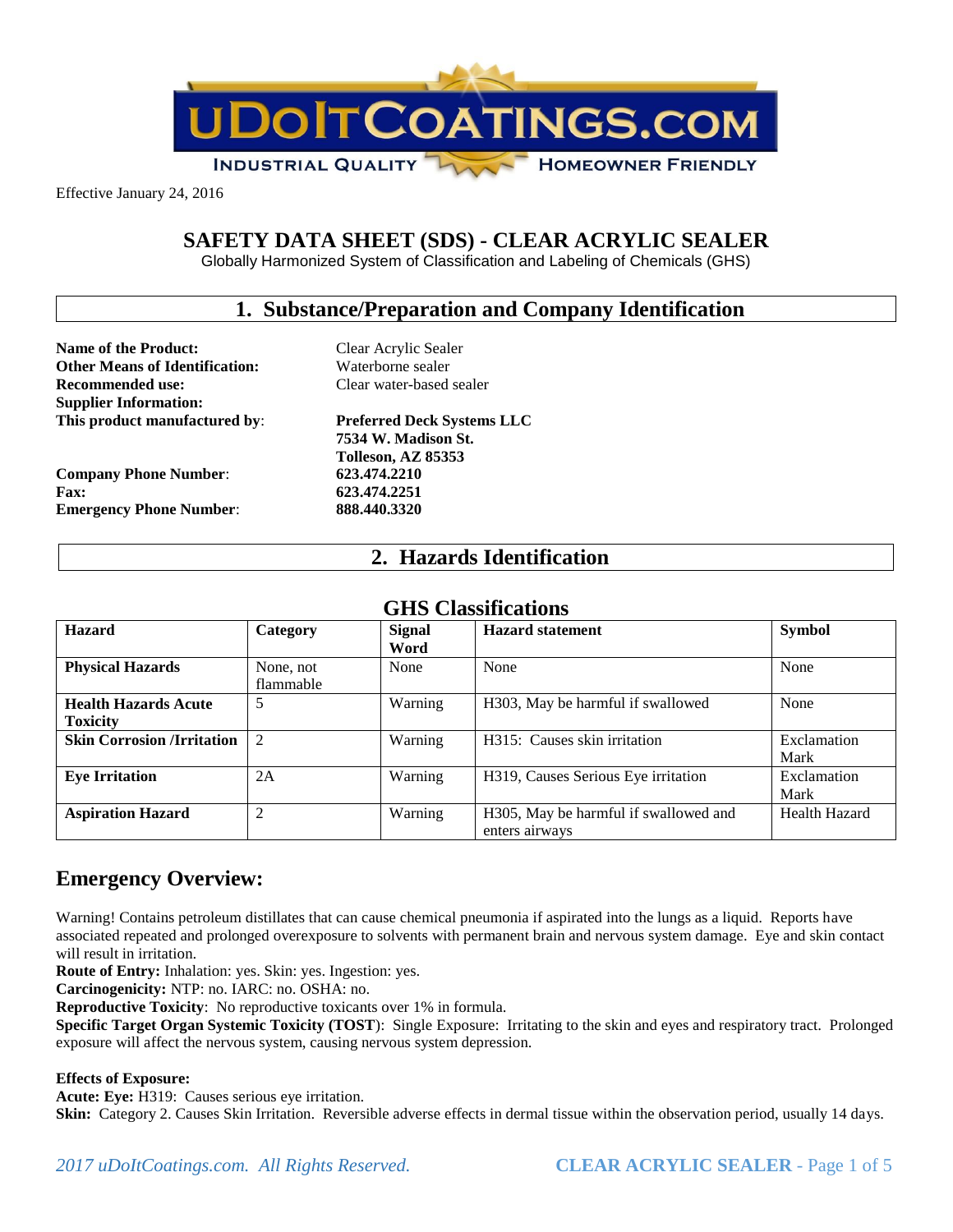**Inhalation**: Excessive inhalation of vapors can cause nasal and respiratory irritation, dizziness, weakness, fatigue, nausea and headache. High concentrations may result in narcosis (central nervous system depression). Intentional inhalation in concentrated form (huffing) may lead to brain damage and death.

**Ingestion:** Can cause gastrointestinal irritation, nausea, vomiting and effects of overexposure.

#### **Signs and Symptoms of Overexposure:**

**Health hazard**: Diarrhea. Aspiration of material into lungs can cause chemical pneumonia which can be fatal. **Medical Conditions Aggravated by Exposure**: Asthma.

#### **LABELING:**

Product identifier: Clear Coat Sealer

Signal word: Warning

Hazard statements: H303, May be harmful if swallowed. H315, Causes skin irritation. H319, Causes Serious Eye irritation. H305, May be harmful if swallowed and enters airways

Causes Skin and Eye Irritation. Do not breathe vapors or mist. Use only with adequate ventilation. Avoid contact with eyes, skin and clothing. Wash thoroughly after handling.

### **FIRST AID:**

EYES: Immediately flush eyes with plenty of water for at least 15 minutes. Get medical attention.

SKIN: In case of contact, immediately flush skin with plenty of water. Remove contaminated clothing and shoes. Wash clothing before reuse. Get medical attention if irritation develops and persists.

| <b>COMPANY NAME:</b> | <b>Preferred Deck Systems LLC</b> |
|----------------------|-----------------------------------|
| ADDRESS:             | 7534 W. Madison St.               |
|                      | Tolleson, AZ 85353                |
| Phone number:        | 888.440.3320                      |

**HAZARDS:** (Liquid) Serious skin and eye irritant. **Pictograms on the label:** 



Warning: May cause damage to central nervous system through prolonged or repeated inhalation. Warning: Aspiration Hazard: May be harmful if swallowed and enters airways

Warning: May cause respiratory irritation when inhaled.

| <b>Hazard Statements</b>        |                                                  |
|---------------------------------|--------------------------------------------------|
| H <sub>3</sub> 03               | May be harmful if swallowed                      |
| H315                            | Causes Skin irritation                           |
| H319                            | Causes Serious Eye Irritation                    |
| H <sub>305</sub>                | May be harmful if swallowed and enters airways.  |
| <b>Precautionary Statements</b> |                                                  |
| P <sub>261</sub>                | Avoid breathing dust/fume/gas/mist/vapours/spray |

P305 +P351+P338 IF IN EYES: Rinse cautiously with water for several minutes. Remove contact lenses. If present and easy to do. Continue rinsing.

# 3. **Composition/Information On Hazardous Ingredients**

| Hazardous Ingredients   CAS# |                       | W/W | Percent   OSHA PEL |
|------------------------------|-----------------------|-----|--------------------|
| 2-Butoxy ethanol             | $111 - 76 - 2 \le 10$ |     | $50$ ppm           |

\*Note: NE=Not Established

Note: Further safety information can be found in subsequent sections.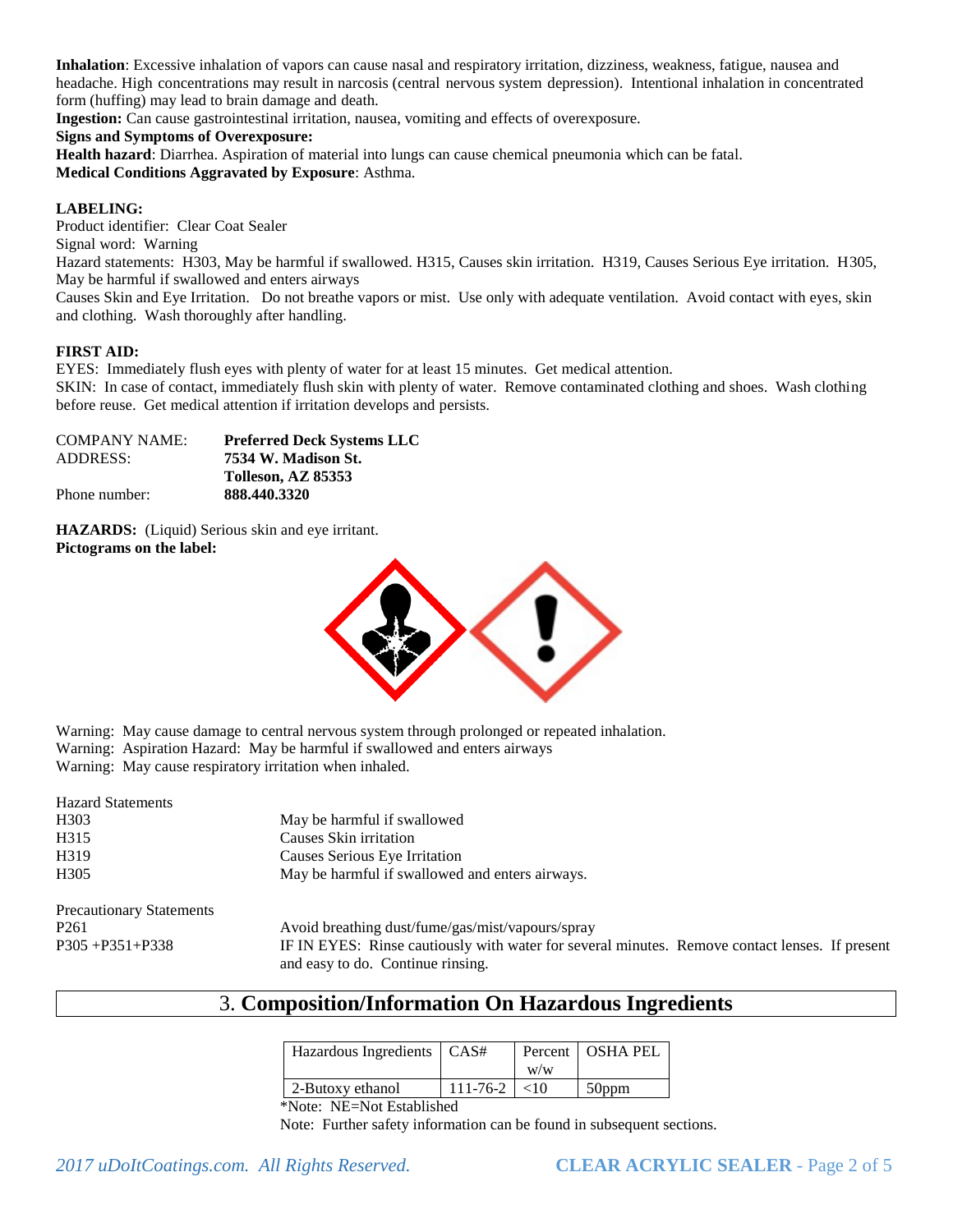# 4. **First Aid Measures**

**General Information:** Discard contaminated clothing immediately.

**Eye:** Flush with clean, lukewarm water for at least 15 minutes, occasionally lifting eyelids.

Obtain medical attention.

**Skin:** Remove contaminated clothing. Wash affected skin areas thoroughly with soap and water. Wash contaminated clothing thoroughly before reuse.

Inhalation: Remove to fresh air. Apply artificial respiration/administer oxygen if necessary. Call physician immediately. If person is unconscious, transport affected person in reclined position.

**Ingestion:** Keep person warm and quiet. Get immediate medical attention. Do not induce vomiting because of risk of aspiration of material into lungs. Drink several glasses of water to dilute the product in the stomach.

# 5. **Fire Fighting Measures**

Flammability Summary (OSHA): Not Flammable

Flash Point Method: Setaflash

Flash Point: Greater than 200F (93C) (Setaflash).

Upper Flammable/Explosive Limit, % in air: Not Found

Lower Flammable/Explosive Limit, % in air: Not Found

When dry the product can be made to burn:

Upper Flammable /explosive limit, % in air: NA

Lower Flammable / explosive limit, % in air: NA

Unusual Fire/Explosion Hazards: Keep containers tightly closed. Isolate from heat, electrical equipment, sparks and open flame. Closed containers may explode when exposed to fire due to pressure buildup.

**Extinguishing Media**: Use water fog, foam, carbon dioxide or chemical fire fighting apparatus.

**Fire Fighting Instructions:** Wear NIOSH/MSHA approved SCBA and full protective equipment. Do not use full pressure water jet. Water spray may be used for cooling containers to prevent possible pressure build up and auto ignition/explosion when exposed. Guard against toxic gasses released by fire. If safe, remove containers from fire zone.

Products of Combustion: Carbon Dioxide, Carbon Monoxide, Water Vapor.

## 6. **Accidental Release Measures**

Slip and fall hazard when the coating is wet. Evacuate the area of all unnecessary personnel. Ventilate area. Equip employees with appropriate protective equipment. Dike around spilled material. Cover spill with inert/absorbent material and shovel into container. Remove containers to safe area and seal. Use sand or absorbent to collect material and to prevent flow into storm water or ground. Waste Disposal Methods: Waste material must be disposed of in accordance with federal, state and local environmental regulatory controls.

# 7. **Handling and Storage**

Handling: Use drum trucks and pallet jacks to move drums and cans. Drums: Protect against physical damage.

Bulk: Storage should be in standard lidded storage tanks.

Other Precautions: Clean up spills quickly to prevent slipping on the wet surface.

# 8. **Exposure Controls and Personal Protection**

### **Respiratory Protection:**

Use NIOSH/MSHA approved self-contained breathing apparatus where vapor concentration may be above TLV limits. Below TLV limits use NIOSH/MSHA approved vapor respirator or an airline respirator with escape bottle provisions.

### **Ventilation:**

Local exhaust must be sufficient to keep airborne vapor concentrations below TLV limit. Exhaust air may need to be cleaned by scrubbers.

**Protective Gloves:** Chemical resistant gloves.

**Eye Protection:** Chemical workers' goggles.

### **Other Protective Equipment:**

**Eye bath and safety shower:** To prevent repeated or prolonged skin contact wear impervious clothing and boots.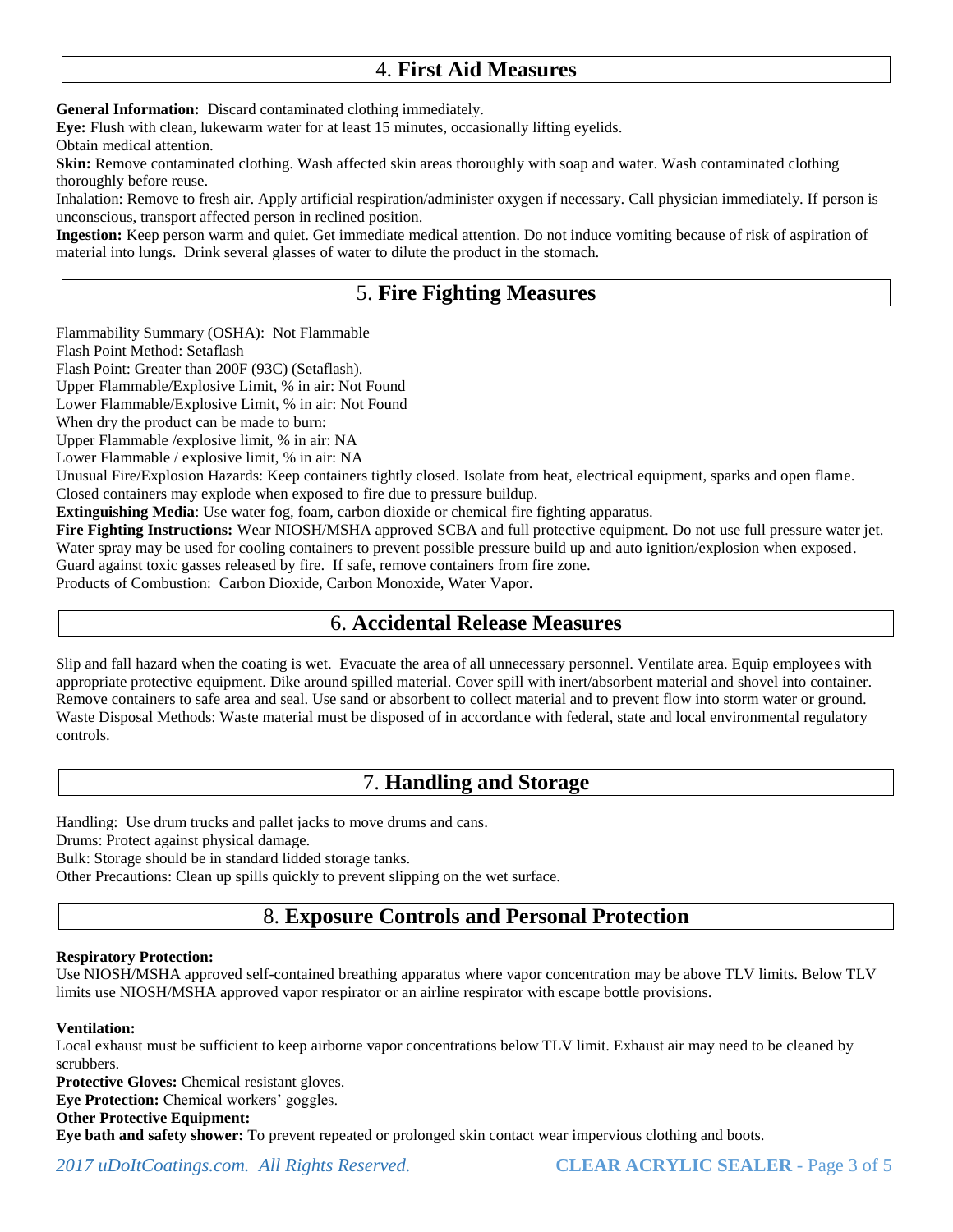**Work Hygiene Practices:** Wash hands and clothing after exposure.

**Supplemental Safety and Health:** First aid procedures: Vomit can cause chemical pneumonia which can be fatal. **Ventilation:** Filters to reduce environmental contamination.

**Effects of overexposure:** Irritating to respiratory system. Mild, reversible liver effects, liver abnormalities.

#### **Exposure Limits:**

| Hazardous Ingredients   CAS# |                       | W/W | Percent   OSHA PEL |
|------------------------------|-----------------------|-----|--------------------|
| 2-Butoxy ethanol             | $111 - 76 - 2 \le 10$ |     | 50ppm              |

NE=Not Established

# 9. **Physical and Chemical Properties**

**Physical State:** Liquid **Color:** clear to milky white **Odor:** slight **Odor Threshold:** not available. **pH Value:** 8.5 to 9.4 **Melting point**: Not available **Evaporation rate:** Slower than ether **Freezing point:** Not available. **Initial boiling point:** 100C (212F)

**Auto ignition Temperature:** 395C(743F) **Bulk Density:** Approximately 8.71 pounds per gallon. **Flash Point:** >200F PMCC **Upper Explosion Limit:** Not established **Lower Explosion Limit:** Not established **Solubility in Water**: miscible. **Specific Gravity:** [1.05@20C\(68F\)](mailto:1.05@20C(68F)) **Weight per gallon:** 8.71 +/- 0.15 pounds **VOC:** 2.24 pounds per gallon less water (269 g/l)

# 10. **Stability and Reactivity**

**Stability and Reactivity Summary**: Stable under normal conditions **Reactive Properties:** Strong acids and bases will attack the polymer. **Sensitivity to mechanical shock:** None **Hazardous Polymerization:** Will not occur **Conditions to Avoid:** Do not heat closed containers **Chemical Incompatibility:** Strong oxidizing agents **Hazardous Decomposition Products:** CO, CO2

# 11. **Toxicological Information**

| Hazardous Ingredients   CAS# |                | W/W       |                     | Percent   LD50 Oral Rat   LC50 Inhalation Rat   LD50 Dermal Rat |                      |
|------------------------------|----------------|-----------|---------------------|-----------------------------------------------------------------|----------------------|
| 2-Butoxy ethanol             | $111 - 76 - 2$ | $\leq 10$ | $745 \text{ mg/kg}$ | 550ppm 4 hours                                                  | $1250 \text{ mg/kg}$ |

# 12. **Ecological Information**

#### **Toxicity to fish:**

| Hazardous Ingredients   CAS# |                  | W/W | Percent   LC50 Oncorhynchus mhykiss (rainbow trout) |
|------------------------------|------------------|-----|-----------------------------------------------------|
| 2-Butoxy ethanol             | $111-76-2$   <10 |     | $1474 \text{ mg}/196h$                              |

#### **Environmental Toxicity:**

Some parts are not persistent in the environment. Ecotoxicity Classification criteria is between 1 and 100 for some of the ingredients. Most ingredients are carbon based and are eventually degraded by bacteria when placed in water or soil.

### 13. **Disposal Considerations**

Care must be taken to avoid environmental contamination from the use of this material. The user of this material has the responsibility to dispose of unused material, residues and containers in compliance with all relevant local, state and federal laws. **Waste Disposal Summary:** Dispose as a hazardous chemical.

**Disposal Methods:** Dispose of in accordance with local, state and federal regulations. Incineration is preferred.